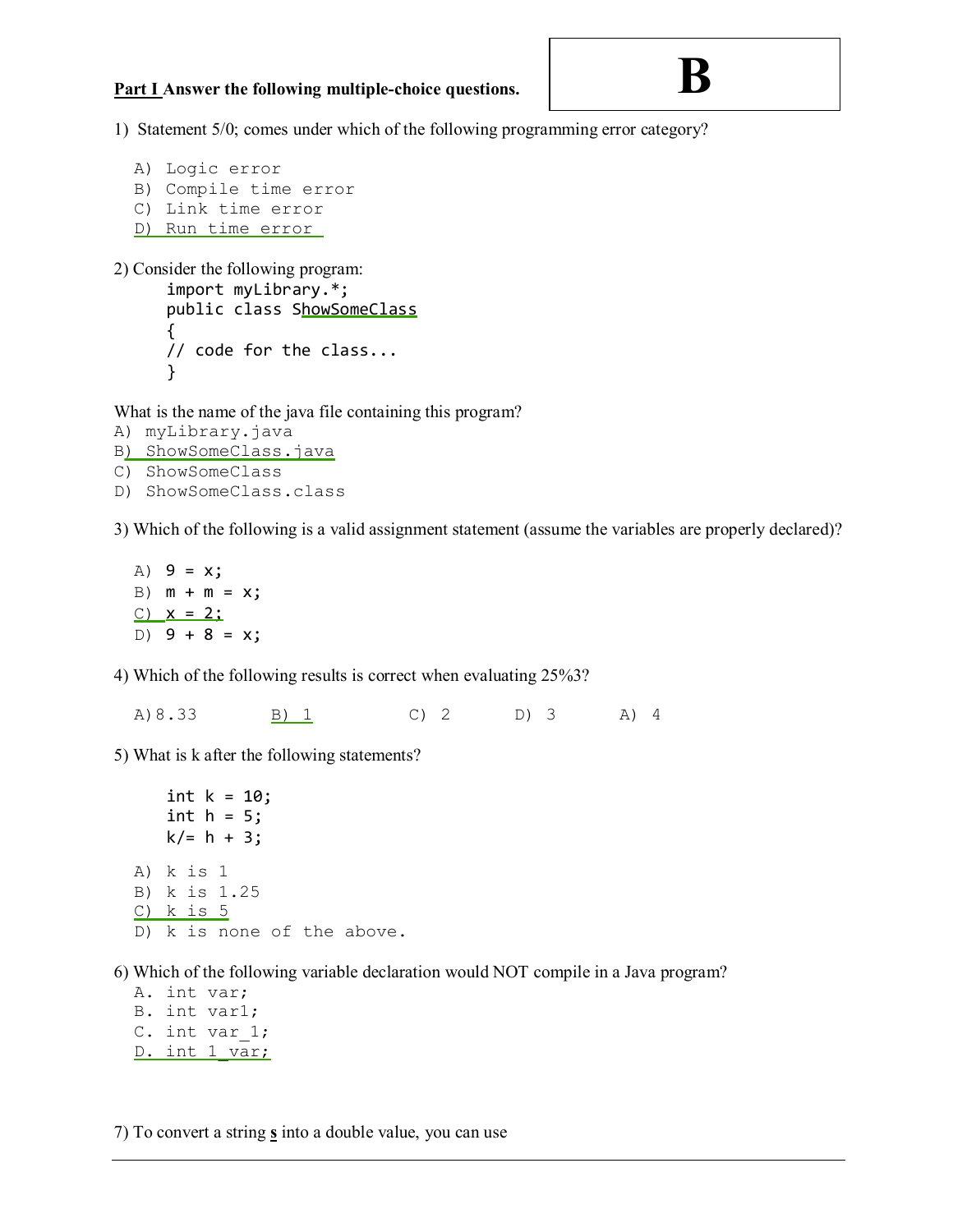- A) Double.parsedouble(s);
- B) double.parseDouble(s);
- C) Integer.parseInt(s);
- D) Double.parseDouble(s);

8) The statement, result=result/(a%b/(a+b)); is equivalent to:

```
A) result=/a\%b/(a+b);B) result/=a%b/(a+b);
C) result%=a%b/(a+b);
D) result=a\&b/(a+b);
```
9) What is the output of the following code?

```
int x = 10/5.0;
 System.out.println(x);
```

```
A) 2.5 
B) 2 
C) A runtime error occurs and x can't be evaluated.
D) None of the above.
```
10) What will be the output when you compile and run the following code?

```
class Datatype { 
public static void main(String[] args) { 
byte num=130; 
System.out.print(num); 
} 
} 
  A) 130 
  B) 3 
  C) -126D) Compiler error
```
## **Part II (Answer the following questions**

1) What is the output of the following program?

```
public class Test { 
    public static void main(String[] args) { 
     int x = 3;
     int y = x * x--;System.out.println("y is " + y + " and x is "+ x);
```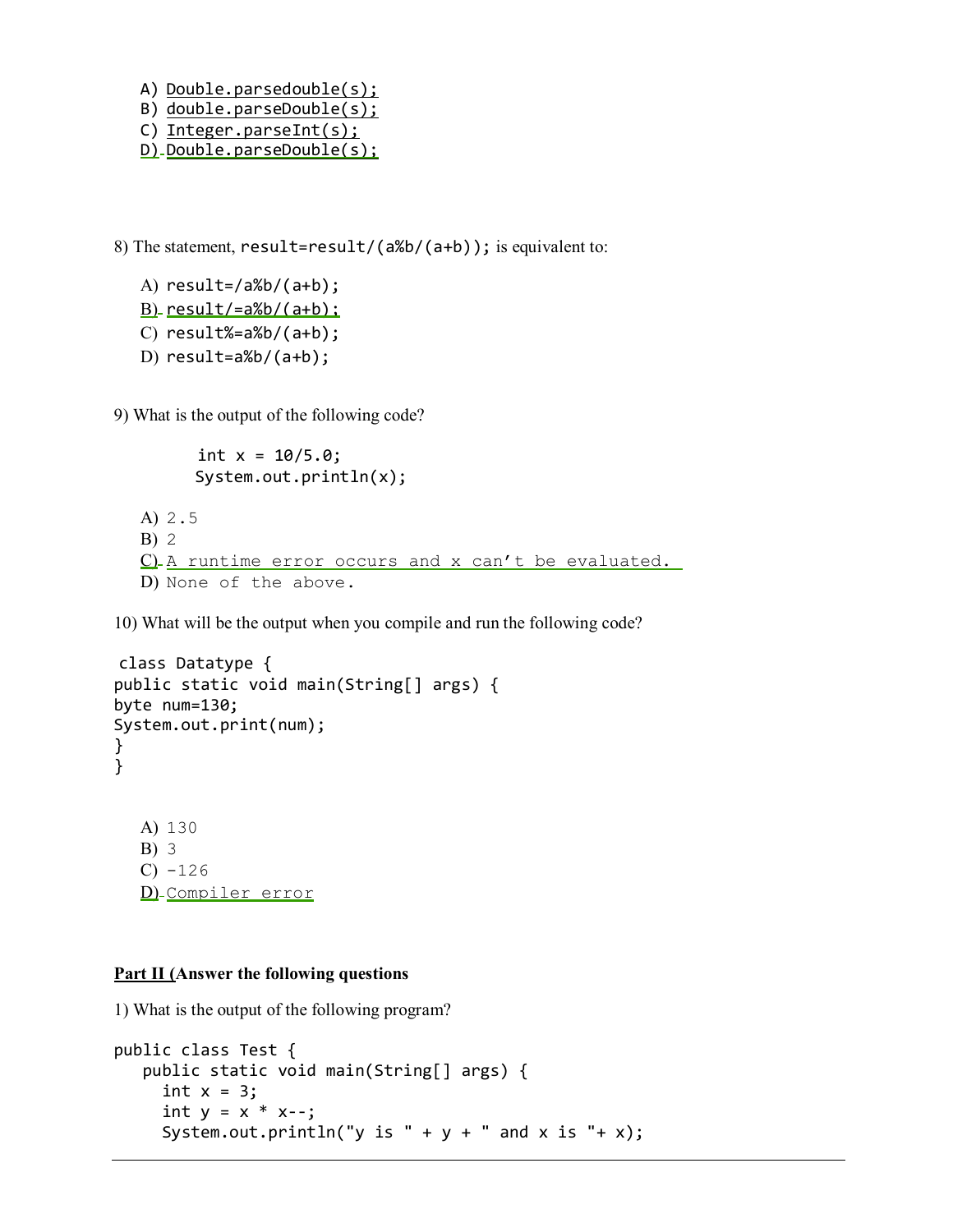}

}

Output:

y is 9 and x is 2

2) What is the output of the following code fragment? $\Box$ 

```
double B = 5.9;
 System.out.print("B is "+ (int)B);
```
Output:

B is 5

3) What is the output of the following statements?

```
System.out.println((double)(3*5/2)); 
System.out.println(3*(double)(5/2)); 
System.out.println(3*5/(double)(2));
```
Output:

```
7.0
6.0
7.5
```
4) Determine the output of the following code.

```
int x=3; 
int y=4; 
String s="S"; 
System.out.print("output is "+s+x+y); 
System.out.print(" output is "+s+(y+y));
```
Output:



5) What is the result of the following Java arithmetic expression? (Show your work).

$$
6*(-2)/3-2/2+2 = -3
$$

6) The following program has some errors. Rewrite the program with no errors such that the output must be 8.0 without changing any literal.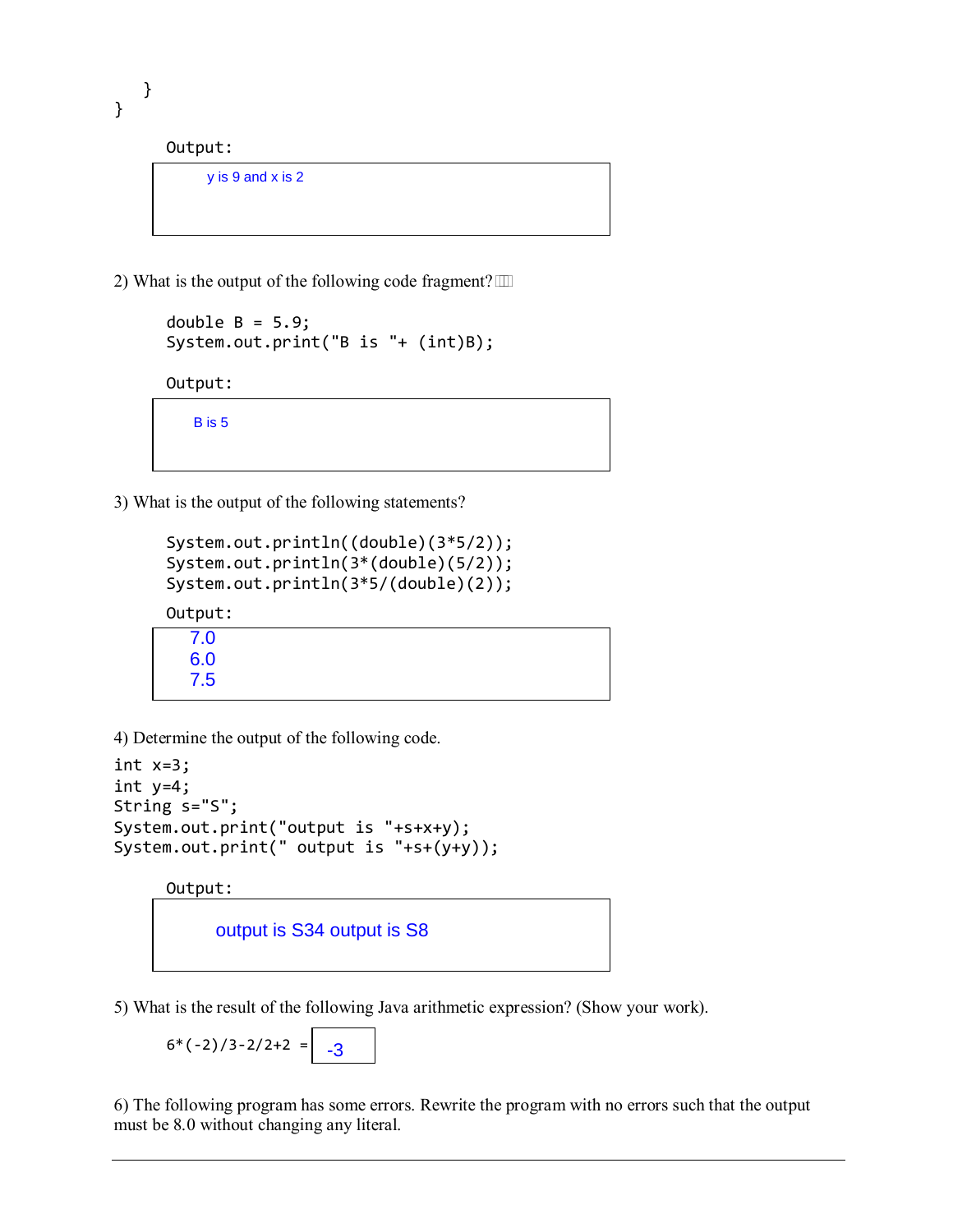| Public Class ShowErrors                                                                                            |
|--------------------------------------------------------------------------------------------------------------------|
| Public static void Main(String[] args) {<br>int $y = 1.5$ , int $x = y + 2$ ;<br>System.out.print( $y+ x + 3.5$ ); |
| public class ShowErrors                                                                                            |
| public.static.void.Main(String[].args){<br>double $y = 1.5$ , $x = y + 2$ ;                                        |
|                                                                                                                    |
|                                                                                                                    |

## **Part III**

**A.** Write an **algorithm** and draw a **flowchart** for the following problem.

Given the original price of an item and a discount on the item (in percent), calculate and output the final price of the item and the amount saved after the discount.

input originalPrice , discount amountSaved = originalPrice \* discount / 100 finalPrice =originalPrice - amountSaved output finalPrice , amountSaved